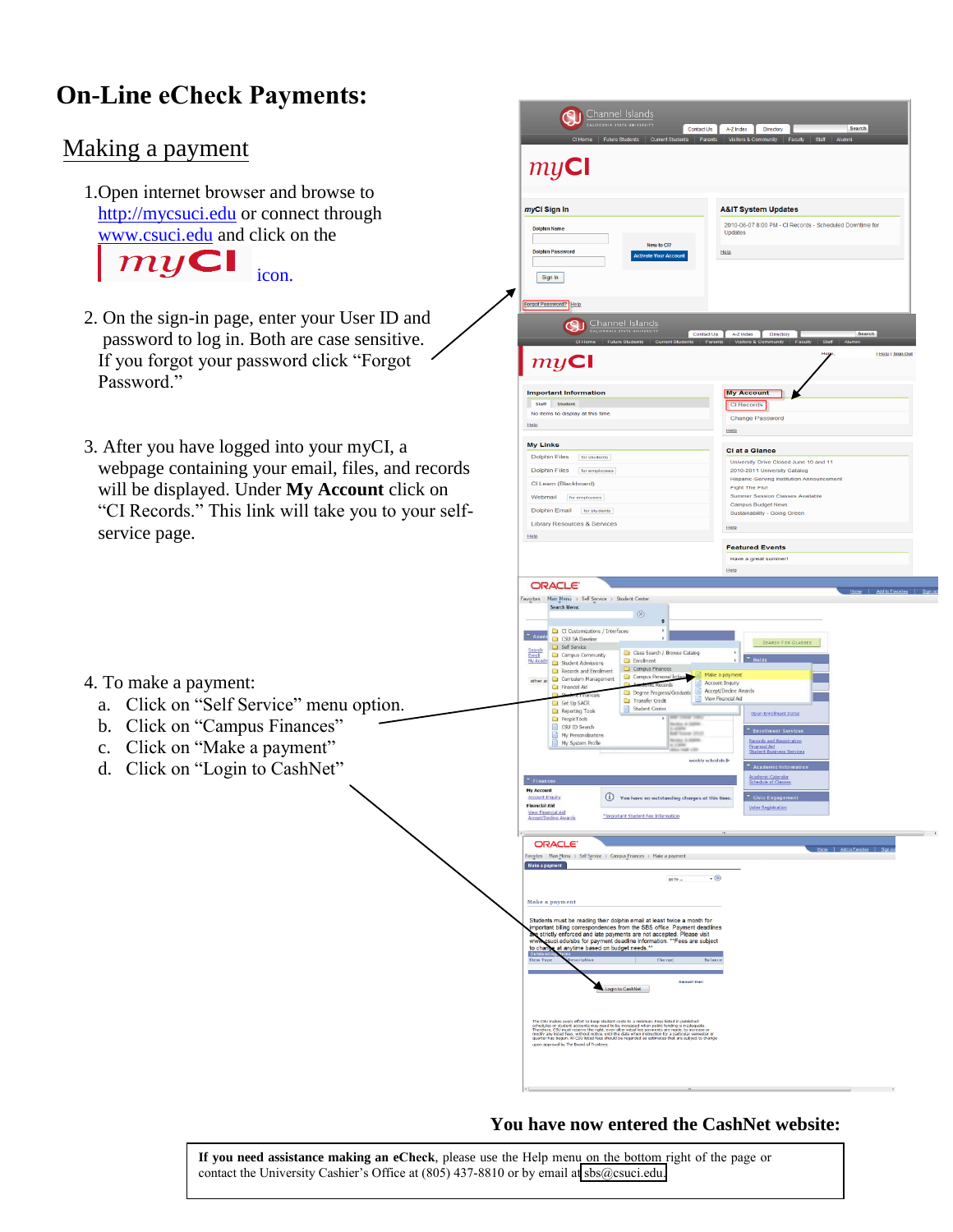## **eCheck Payment:**

5. Click on the link that says "Make a Payment"



| Channel Islands<br>currences con certain                | Make a Payment                                                                                                |  |  |  |
|---------------------------------------------------------|---------------------------------------------------------------------------------------------------------------|--|--|--|
| My Account<br>$\left( \blacksquare \right)$<br>Overview | Pay amount<br>$\bullet\bullet\bullet$                                                                         |  |  |  |
| ක                                                       | 1 item \$1,000   Remaining due \$5,784                                                                        |  |  |  |
| 鸕<br>Make a Payment<br>圆<br><b>Transactions</b>         | How much would you like to pay?                                                                               |  |  |  |
| P<br><b>Statements</b>                                  | <b>General Balance</b>                                                                                        |  |  |  |
| G<br>Sign Out                                           | <b>Amount</b><br>$\odot$<br>\$1,000.00                                                                        |  |  |  |
|                                                         | Balance \$6,784                                                                                               |  |  |  |
|                                                         | Would you like to pay for something else?<br><b>Available items</b><br><b>General Payment</b><br>View details |  |  |  |
|                                                         | ⊚<br>* Indicates required field<br>Cancel<br>Continue                                                         |  |  |  |



- 6. Specify how much you would like to pay
- 7. Click "Continue"

**\*CAUTION:** The system will allow you to pay less than the full amount of fees owed, but failure to pay all registration fees by the deadline will result in you being dropped from your classes.

- 8. Select "New Bank Account" as your payment method
- 9. Add "Account holder name"
- 10. Select "Checking" or "Savings"
- 11. Add "Routing transit number"
- 12. Add "Bank account number"
- 13. Confirm "Bank account number"
- 14. OPTIONAL: Select "Save bank account for future use"
- 15. Agree to terms and conditions
- 16. Click Continue